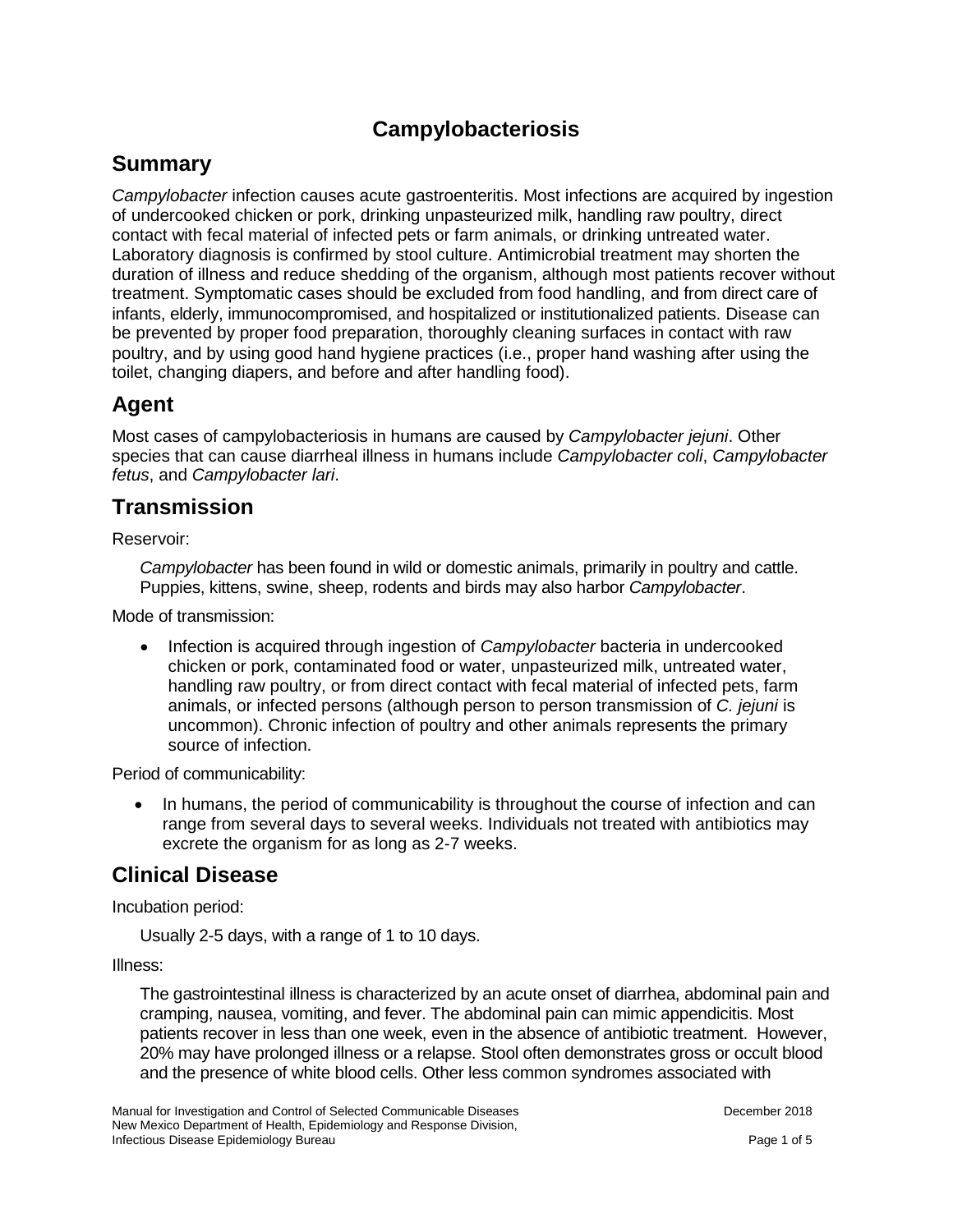*Campylobacter* infection include Guillain-Barré syndrome, reactive arthritis, or Reiter's syndrome (a form of arthritis that affects the eyes, urethra, skin, and joints).

# **Laboratory Diagnosis**

The diagnosis of *Campylobacter* gastroenteritis is established via a stool culture. Stool samples should be submitted in enteric pathogen transport media.

Culture Independent Diagnostic Testing (CIDT) is becoming a common method for diagnosis. Because this method is highly sensitive, a patient may test positive for multiple organisms, including *Campylobacter spp.* investigations and reflex culture are required to confirm a diagnosis.

# **Treatment**

Most patients with *Campylobacter* gastroenteritis will recover without treatment. However, antimicrobial therapy given early in the infection can eradicate the organism from the stool within 2 to 3 days, shorten the duration of illness, and prevent relapse. Antibiotics should be used in patients with high fever, grossly bloody stools, prolonged illness (>1 week), or immunocompromised status. Common antibiotics used include erythromycin, azithromycin, or a fluoroquinolone; the recommended duration of treatment is 3-5 days. Resistance to fluoroquinolones is common, antimicrobial susceptibility testing can help guide appropriate therapy. Treatment decisions should be made in conjunction with the patient's health care provider.

## **Surveillance**

Case Definition:

*Laboratory criteria* – Isolation of *Campylobacter* from a clinical specimen.

*Confirmed* – A case that is laboratory confirmed.

*Probable* – A case that is positive by CIDT methods without culture confirmation or a clinically compatible case that is epidemiologically linked to a confirmed case.

Reporting:

Report all suspected, probable, or confirmed cases of *Campylobacter* to the Epidemiology and Response Division (ERD) at 505-827-0006**.** Information needed includes: patient's name, age, sex, race, ethnicity, home address, home phone number, occupation, and health care provider.

Case Investigation:

Use the Foodborne Surveillance Investigation Form to complete your Investigation. Information should also be entered into NM-EDSS per established procedures.

# **Control Measures**

Control measures for CIDT cases that tested positive for more than one condition should be prioritized as follows: Vibrio> STEC> Cryptosporidium> Salmonella> Shigella> Campylobacter> Cyclospora> Giardia.

For a summary of work and daycare exclusion criteria for all enteric pathogens see [Appendix 8.](https://nmhealth.org/publication/view/general/5156/)

#### 1. Case management

Manual for Investigation and Control of Selected Communicable Diseases **December 2018** December 2018 New Mexico Department of Health, Epidemiology and Response Division, Infectious Disease Epidemiology Bureau Page 2 of 5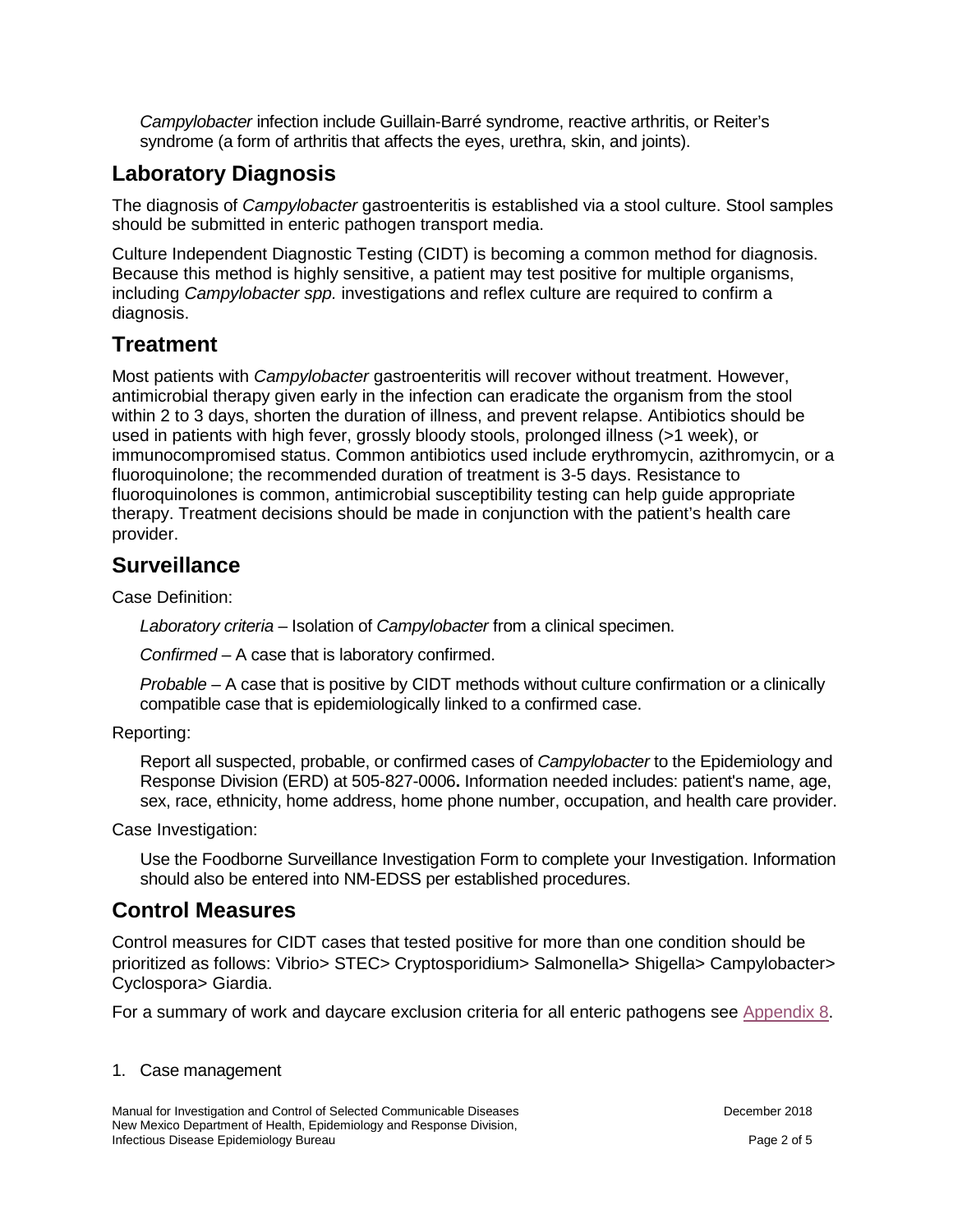- 1.1. Isolation:
	- 1.1.a Exclude **symptomatic** persons from food handling, and from direct care of infants, elderly, immunocompromised, and hospitalized or institutionalized patients. Antimicrobial treatment should be considered for these persons. These persons may be allowed to resume their usual duties when:
		- Diarrhea has resolved, and
		- Proper hygiene measures can be maintained (as assessed by a food sanitarian, trained environmentalist, or infection preventionist).
	- 1.1.b Exclusion of **asymptomatic** infected persons from food handling, and from direct care of infants, elderly, immunocompromised, and hospitalized or institutionalized patients may be indicated if their food handling or personal hygiene habits (as assessed by a food sanitarian, trained environmentalist, or infection preventionist) are inadequate to prevent transmission of enteric infection to patrons or patients. They need not be excluded from work if proper hygiene measures are maintained.
	- 1.1.c For hospitalized patients, contact precautions should be used.
- 1.2. Prophylaxis: Not applicable.
- 2. Contact management
	- 2.1. Isolation: None required.
	- 2.2. Prophylaxis: Not applicable.
- 3. Prevention
	- 3.1. Emphasize good hand hygiene practices (i.e., proper hand washing after using the toilet, changing diapers, and before and after handling food, especially raw poultry). Thoroughly clean cutting boards and surfaces that have been in contact with raw poultry.
	- 3.2. General guidelines for preventing foodborne illness include:
		- Thoroughly cook raw food from animal sources.
		- Wash raw vegetables.
		- Avoid unpasteurized dairy products.
		- Avoid drinking untreated water.
		- Wash hands, knives, and cutting boards after handling uncooked foods.

3.3. Immunization: Not applicable.

#### **Management of** *Campylobacter* **in Child Care Centers**

- 1. Outbreaks of *Campylobacter* infection in child care centers are uncommon.
- 2. Management of isolated cases
	- 2.1.When a case of *Campylobacter* occurs among a child care center attendee, that child should be excluded until s/he is asymptomatic, and the stools are formed. Asymptomatic children may return to child care without follow-up stool cultures.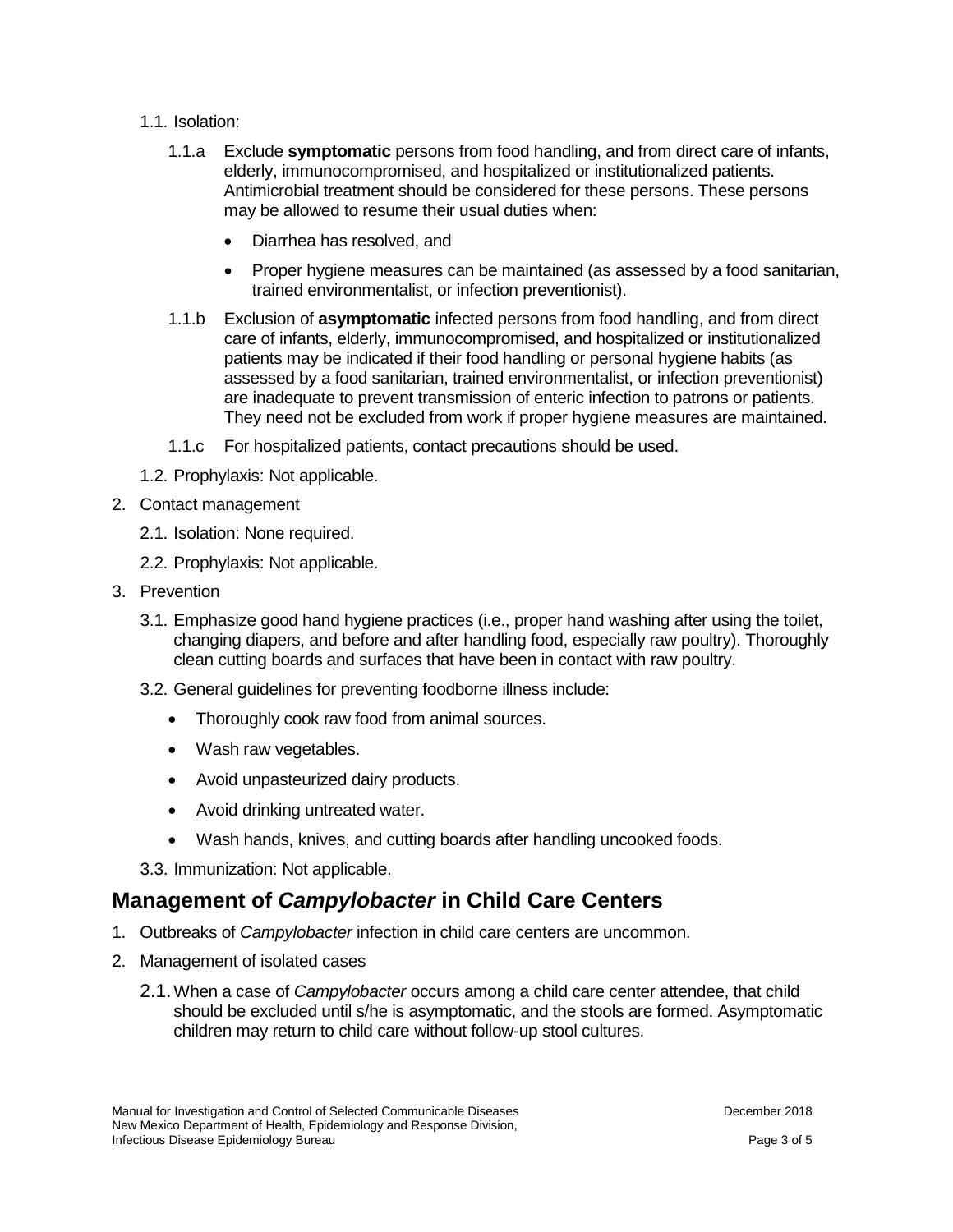- 2.2.Per child care licensing regulations, a center should notify parents or guardians in writing of a case of *Campylobacter* in the facility (Subsection D of 8.16.2.20 NMAC). See [Appendix 7](https://nmhealth.org/publication/view/general/5155/) for a template of a notification letter.
- 2.3.When a case of *Campylobacter* occurs among a child care center staff member, that person should be excluded from their work duties until they are asymptomatic as defined above.
- 2.4. A case of *Campylobacter* in a child care facility should prompt the search for other cases among children and staff members of the facility, as well as household members or other close contacts of the index case. Stool cultures should be obtained on other symptomatic persons.
- 2.5. The child care center should review its infection control protocols with staff, and emphasize the following:
	- Standard precautions should be followed. Strict hand washing routines for staff and children, and routines for handling fecally contaminated materials, should be assured.
	- Frequently mouthed objects should be cleaned and sanitized daily. Items should be washed with dishwashing detergent and water, and then rinsed in freshly prepared (daily) household bleach solution (dilute 1 cup bleach in 9 cups of water).
	- Food-handling and diaper changing areas should be physically separated and cleaned daily.
	- Diaper changing surfaces should be nonporous and cleaned with a freshly prepared (daily) household bleach solution (dilute 1 cup bleach in 9 cups of water). Cleaning of diaper changing surfaces after each use is required; diapers should be disposed of properly. If available, nonporous gloves should be worn when changing diapers.
	- Ideally institute and maintain a system of stool monitoring (i.e., diaper logs) for all infants and children who are not toilet trained. Diaper logs are not required by regulation but are recommended whenever a day care attendee is diagnosed with an enteric pathogen. At a minimum, diaper logs should document the quality (e.g., formed, loose, watery, blood present, mucus present) and time of each diaper change. The log should be reviewed each day with the center director, or their designated personnel, and personnel from NMDOH who are being consulted and/or investigating individual cases, clusters, or outbreaks at the center. The purpose of the log is to assist in the identification of potential new cases, to prioritize testing recommendations, and assist in determining if exclusion of the infant or child is necessary until infection can be ruled out.
	- Animals with diarrhea in a child care center should be isolated from children and taken to a veterinarian for diagnosis and treatment.

## **References**

American Academy of Pediatrics. In: Kimberlin, DW, et al eds. Red Book: 2018 Report of the Committee on Infectious Diseases. 31st ed. Itasca, IL: American Academy of Pediatrics; 2018.

Heymann, DL, ed. Control of Communicable Diseases Manual. 19th edition. Washington, DC: American Public Health Association; 2008.